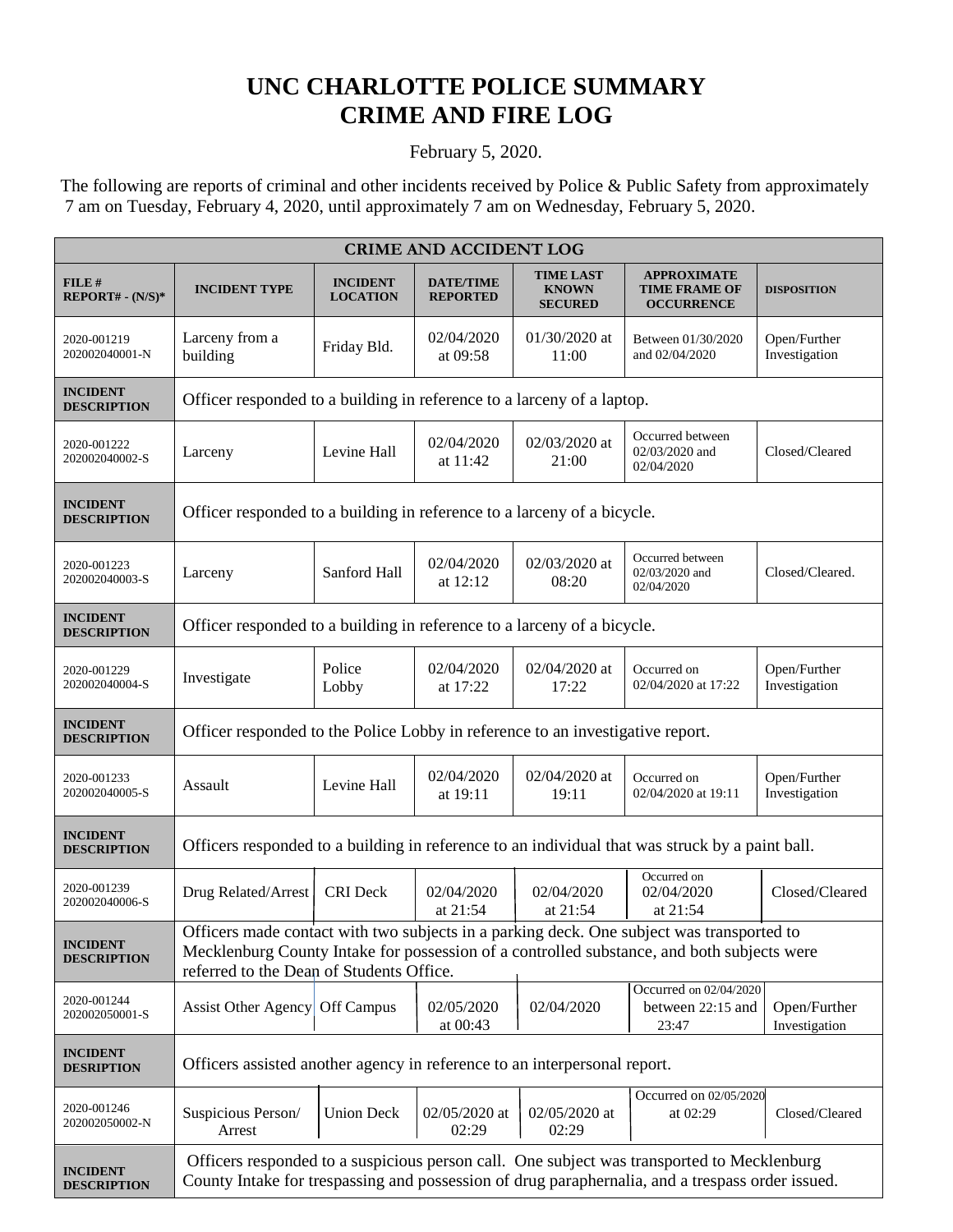| <b>RESIDENT HALL FIRE LOG</b>         |                                                                                         |                                     |                                     |              |                 |                                  |                                  |                       |
|---------------------------------------|-----------------------------------------------------------------------------------------|-------------------------------------|-------------------------------------|--------------|-----------------|----------------------------------|----------------------------------|-----------------------|
| <b>REPORT#</b>                        | <b>RESIDENT</b><br><b>HALL</b>                                                          | <b>DATE/TIME</b><br><b>OCCURRED</b> | <b>DATE/TIME</b><br><b>REPORTED</b> | <b>CAUSE</b> | <b>INJURIES</b> | <b>PROPERTY</b><br><b>DAMAGE</b> | <b>FULLY</b><br><b>SPRINKLED</b> | <b>FIRE DETECTION</b> |
| 2020-000000<br>202002040000-S/N       |                                                                                         |                                     |                                     |              |                 |                                  |                                  |                       |
| <b>NOTES (HOW</b><br><b>RESOLVED?</b> | There were no reports of fires occurring on campus for the time period indicated above. |                                     |                                     |              |                 |                                  |                                  |                       |

| <b>CRIME AND ACCIDENT LOG-CENTER CITY</b> |                                                                                                                  |                                    |                                     |                                                    |                                                                 |                    |  |
|-------------------------------------------|------------------------------------------------------------------------------------------------------------------|------------------------------------|-------------------------------------|----------------------------------------------------|-----------------------------------------------------------------|--------------------|--|
| $FILE$ #<br>$REPORT# - (N/S)*$            | <b>INCIDENT TYPE</b>                                                                                             | <b>INCIDENT</b><br><b>LOCATION</b> | <b>DATE/TIME</b><br><b>REPORTED</b> | <b>TIME LAST</b><br><b>KNOWN</b><br><b>SECURED</b> | <b>APPROXIMATE</b><br><b>TIME FRAME OF</b><br><b>OCCURRENCE</b> | <b>DISPOSITION</b> |  |
| 2020-000000<br>202002040000-S/N           |                                                                                                                  |                                    |                                     |                                                    |                                                                 |                    |  |
| <b>INCIDENT</b><br><b>DESCRIPTION</b>     | There were no criminal incidents, or vehicular accidents, at Center City for the time period indicated<br>above. |                                    |                                     |                                                    |                                                                 |                    |  |